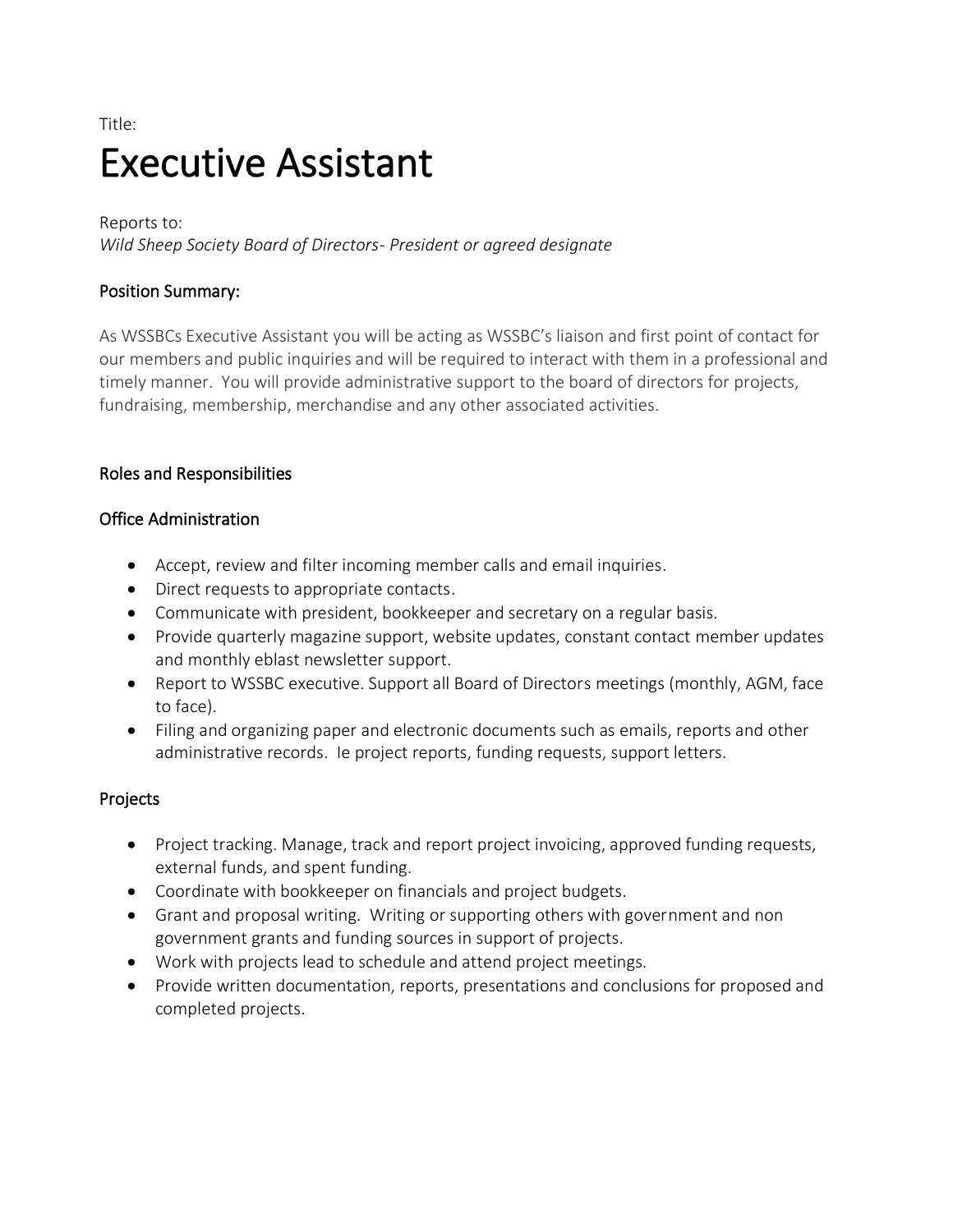## Membership

- Manage membership works program and autopayment system.
- New Life and Monarch member emails and assign member numbers and update applicable documents and member profiles.
- Send "paid in full" emails for monthly payment members and update profiles accordingly.
- Update constant contact with new members monthly.
- Manage online and call in membership issues.
- Assist directors with documentation for recruitment and fundraising events.
- Email expired members, upgrade potentials.
- Manage monarch level inventory, customization and shipping.
- Organize and order Life Member plaques for annual convention.

## Merchandise

- Order, organize and manage inventory online for webstore and events.
- Sort, package and ship webstore orders.
- Manage pricing and marketing opportunities.
- Track giveaways and event merchandise.
- Coordinate and support custom merchandise opportunities.
- Order shipping materials and associated supplies.

## Fundraising and event planning

- Support fundraising chairs.
- Southern convention event planner. Will assist in all facets of the annual fundraiser.
- Registration requirements for events (prepare and print name badges, order and add membership level ribbons, organize tables or seating arrangements, organize badge boxes, management of supplies related to registration and name badges for events).
- Setting up events on website. Organizing and managing registration set up online.
- Help organize, review and schedule volunteers.
- Work directly with event facility coordinators.
- Online fundraising support.
- Initiating and developing fundraising programs inside and outside WSSBC Annual Fundraiser.
- Initiate or develop new marketing or fundraising opportunities.

## Compensation

- Negotiable depending on time commitment qualifications and responsibilities.
- Probation period of 6 months followed by review.